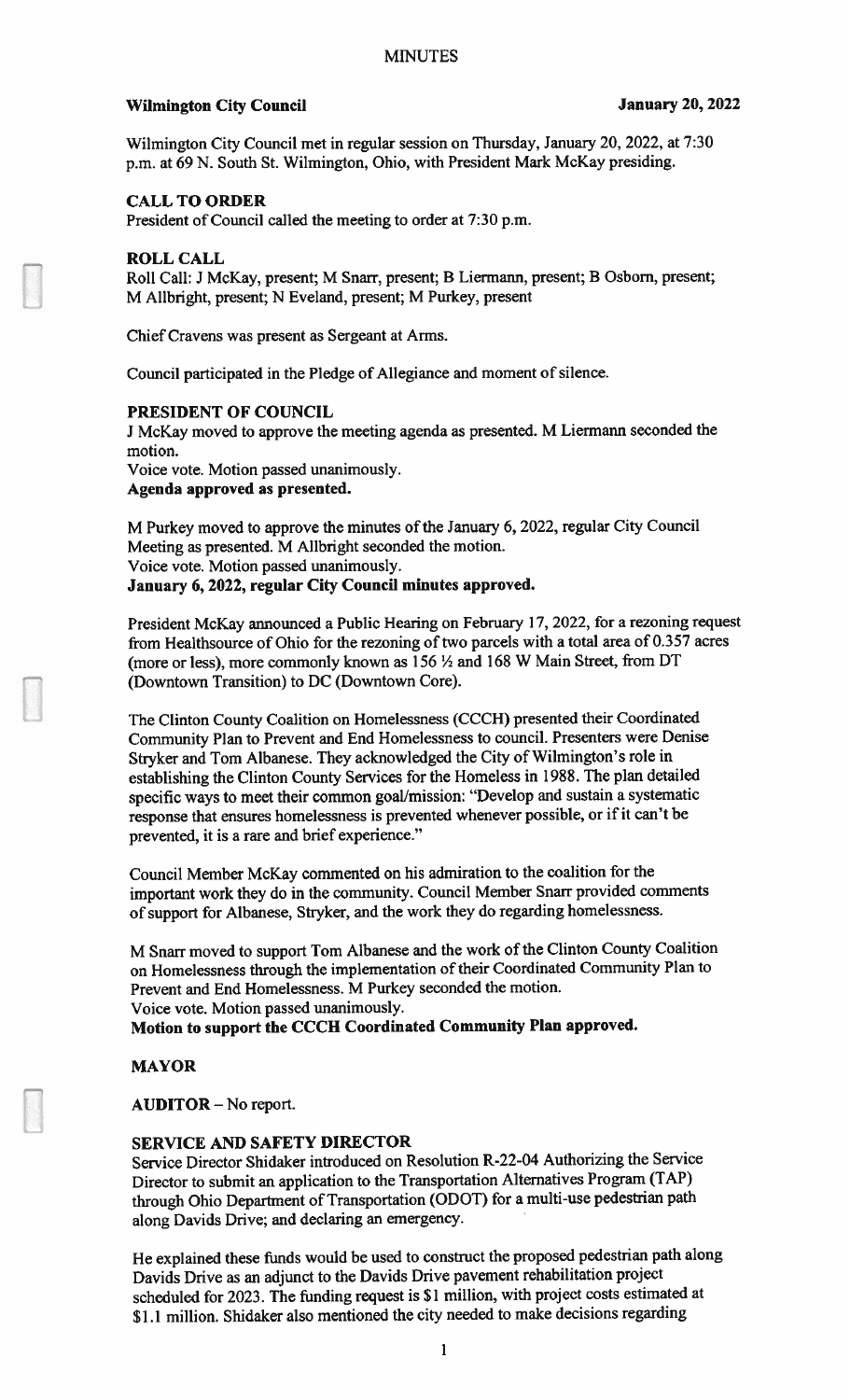### MINUTES

funding the future phases of Davids Drive and whether they should continue to pursue grant funding or if they should fund the remainder of the project through notes.

<sup>J</sup> McKay moved to have the first reading on Resolution R-22-04 by title only. M Snarr seconded the motion. Discussion: None Voice vote. Motion passed unanimously. Director of Law read Resolution R-22-04 by title only

<sup>J</sup> McKay moved to suspend the rules and regulations and have the second and third readings on Resolution R-22-04 by title only. M Snarr seconded the motion. Roll call vote: McKay, aye; Snarr, aye; Liermann, aye; Osbom, aye; Alibright, aye; Eveland, aye; Purkey, aye. Motion passed.

Director of Law read Resolution R-22-04 by title only.

<sup>J</sup> McKay moved for passage of Resolution R-22-04. M Snarr seconded the motion. Roll call vote: Snarr, aye; Liermann, aye; Osbom, aye; Allbright, aye; Eveland, aye; Purkey, aye; McKay, aye. Motion passed. Resolution R-22-04 passed as presented.

Service Director Shidaker introduced Resolution R-22-05 Declaring surplus property, to wit: Transit Department vehicles valued at more than \$1000, and authorizing the sale of said property.

M Purkey moved to have the first reading on Resolution R-22-05 by title only. B Liermann seconded the motion.

Discussion: None

Voice vote. Motion passed unanimously. Director of Law read Resolution R-22-05 by title only

M Purkey moved to suspend the mles and regulations and have the second and third readings on Resolution R-22-05 by title only. B Liermann seconded the motion. Roll call vole: Liermann, aye; Osborn, aye; Allbright, aye; Eveland, aye; Purkey, aye; McKay, aye; Snarr, aye. Motion passed. Director of Law read Resolution R-22-05 by title only.

M Purkey moved for passage of Resolution R-22-05. B Liermann seconded the motion.

Roll call vote: Osbom, aye; Allbright, aye; Eveland, aye; Purkey, aye; McKay, aye; Snarr, aye; Liermann, aye. Motion passed.

Resolution R-22-O5 passed as presented.

### COUNCIL COMMITTEE REPORTS AND ACTION

CITY REVITALIZATION COMMITTEE -J McKay - No report.

# CITY SERVICES COMMITTEE

N Eveland had no report but mentioned they are still in the process of scheduling a City Services Committee meeting.

**FINANCE COMMITTEE**  $-M$  Allbright - No report.

### JUDICIARY COMMITTEE

M Purkey had no report but said they will have things coming up in the future.

### PUBLIC WORKS COMMITTEE

M Snarr introduced Ordinance 0-22-02 Amending Section 929.06, Bulk Water Purchasing, of the Codified Ordinances.

M Snarr moved to have the first reading on Ordinance 0-22-02 by title only. <sup>J</sup> McKay seconded the motion.

Discussion: Public Works Director Rick Schaffer explained this increase was proportional with the recent water rate increases, but it does combine the three steps of increases into one. He added that bulk water sales account for less than 1% of the total water revenue. N